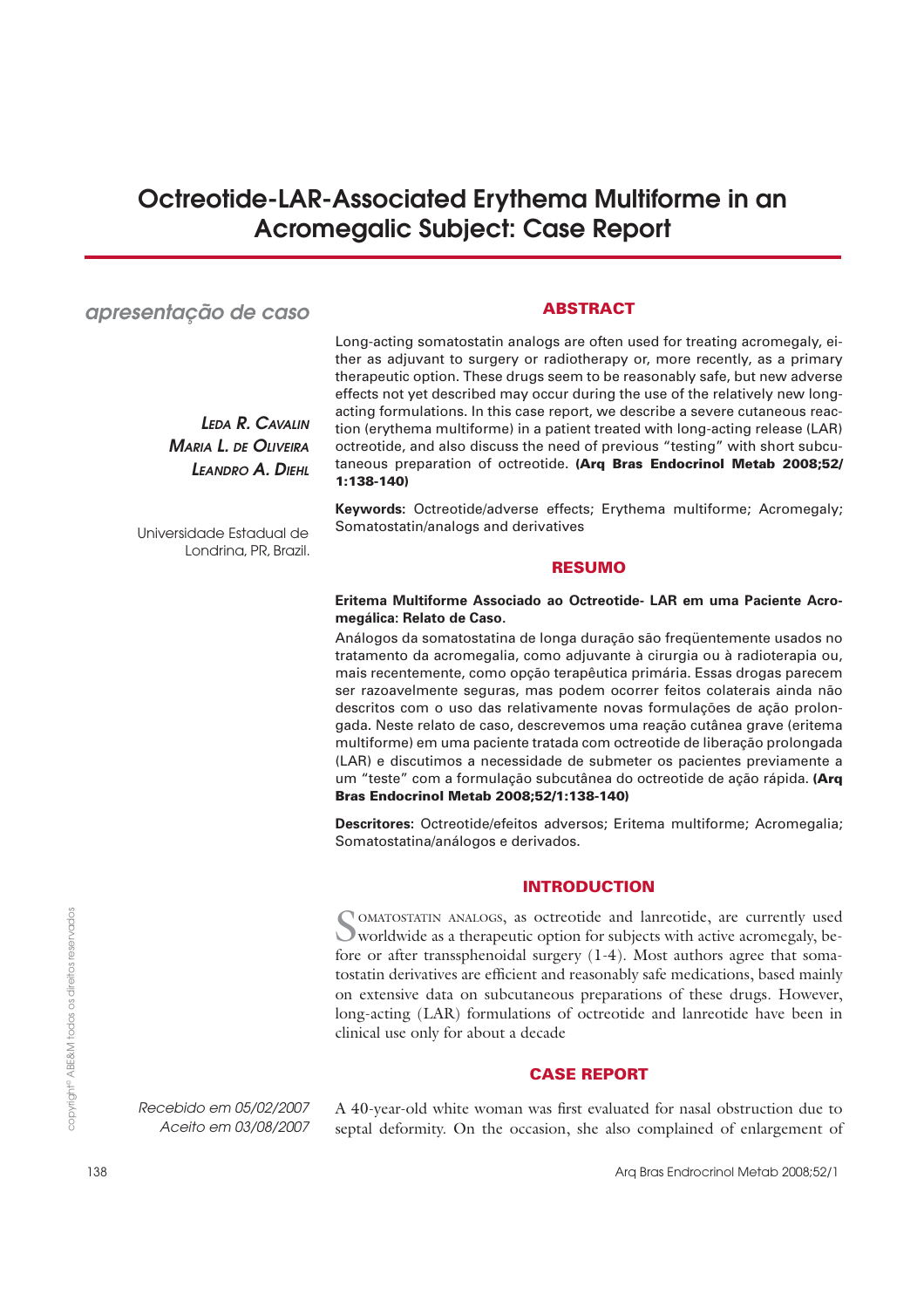both her hands and feet and a change in her facial appearance in the last few years. Acromegaly was confirmed by elevated IGF-I and not suppressible GH after an oral 75g-glucose load. Magnetic Resonance Imaging (MRI) showed a pituitary macroadenoma (1.7 x 1.5cm) with invasion of left cavernous sinus. In view of the low probability of complete surgical removal of the adenoma, we preferred to treat the patient preoperatively with long-acting octreotide (Sandostatin LAR®, Novartis) aiming to reduce the tumor mass. On the second day after gluteal intramuscular injection of a 20mg dose of octreotide-LAR, the patient developed round, nonscaling erythematous pruriginous plaques, 1.5 to 3cm diameter, with central areas of normal skin on dorsal and ventral sides of the trunk and proximal parts of limbs. She also presented with arthralgia and periarticular edema in hands, wrists, elbows, knees and ankles, without hyperemia or increased temperature. She denied using other medications or having any infectious symptoms. She had no antecedents of hypersensitivity to any drug. The patient was referred to the Dermatology service in our institution, where the clinical diagnosis of drug-related erythema multiforme was made. She was treated with oral antihistaminic drugs and glucocorticosteroids (prednisone, 40mg qid for a week, followed by 20mg qid for another week). There was a rapid improvement of the articular symptoms, but the skin lesions persisted during 40 days, in spite of the corticosteroid treatment. After the reported instance, neither did the patient receive octreotide again nor did she have further cutaneous abnormalities.

The adverse event was immediately reported to the farmacovigilance bureau of Novartis, which informed us that this type of cutaneous reaction had not been previously reported in association with the use of Sandostatin-LAR®.

The patient was subsequently treated with cabergoline, but failed to achieve biochemical improvement. A new MRI performed 22 months after the first one revealed an increase in tumor size (2.6 x 2cm). She then underwent transsphenoidal surgery, but the postoperative CT still showed a large residual tumoral mass (2.1 x 1.5cm), and the serum GH and IGF-I remained above normal. Pegvisomant and external radiotherapy are currently being considered.

# **DISCUSSION**

Cutaneous reactions are the most common adverse effects of drugs. However, serious events as erythema multiforme or Stevens-Johnson syndrome are relatively rare. The rapid recognition of these reactions, along with immediate withdrawal of the culprit drug and supportive measures are essential for a good prognosis (5).

Erythema multiforme is an acute eruption characterized by sudden appearance of fixed erythematous bullous target lesions in skin and/or mucosae. The condition is generally restricted to dermatologic manifestations, with minimal general symptoms and a good clinical evolution, but mucosal and cutaneous involvement may be extensive and associated to major systemic disturbances and poorer prognosis in some cases (6).

Somatostatin analogs are generally well tolerated. Their main adverse effects are gastrointestinal symptoms as diarrhea, nausea, abdominal cramps and flatulence, which are usually light or moderate and transient. The most important complication of somatostatin analogs is gallstones development, affecting 20-30% of patients (7). Cutaneous reactions may occur, but the reports in literature are restricted to the site of injection (8,9). Other cutaneous adverse effect related to octreotide is transient hair loss (10,11). We found no reports of octreotide-related erythema multiforme. The manufacturers of the drug (Novartis) also informed us that they were not aware of any previously described reaction like the one presented by our patient, although other adverse events had been associated with the use of octreotide, like, for instance, manic episodes. (12)

We decided to report this unexpected adverse effect because several authors have recently suggested that the treatment of acromegaly with somatostatin analogs can be safely started with initial administration of long-acting release (LAR) formulations of octreotide or lanreotide, since these preparations have a better dose schedule and are more efficacious than the immediate release formulations for subcutaneous injection (13,14). In the reported case of a patient treated with a long-acting release formulation there were symptomatic and potentially severe hypersensitivity skin lesions which persisted during six weeks, the approximate length of the drug effect. Since then, as a measure of precaution, we have administered the long-acting preparation of octreotide only after a short-course (2-3 days) proof treatment with the short-acting subcutaneous preparation, during which we assess the occurrence of hypersensitivity reactions. If they do occur, they are  $\frac{a}{\sigma}$ much shorter and easier to handle than those induced by high-dose, long-acting preparations. We must further consider that the reported hypersensitivity reac-

copyright© ABE&M todos os direitos reservados

itos  $rac{6}{5}$